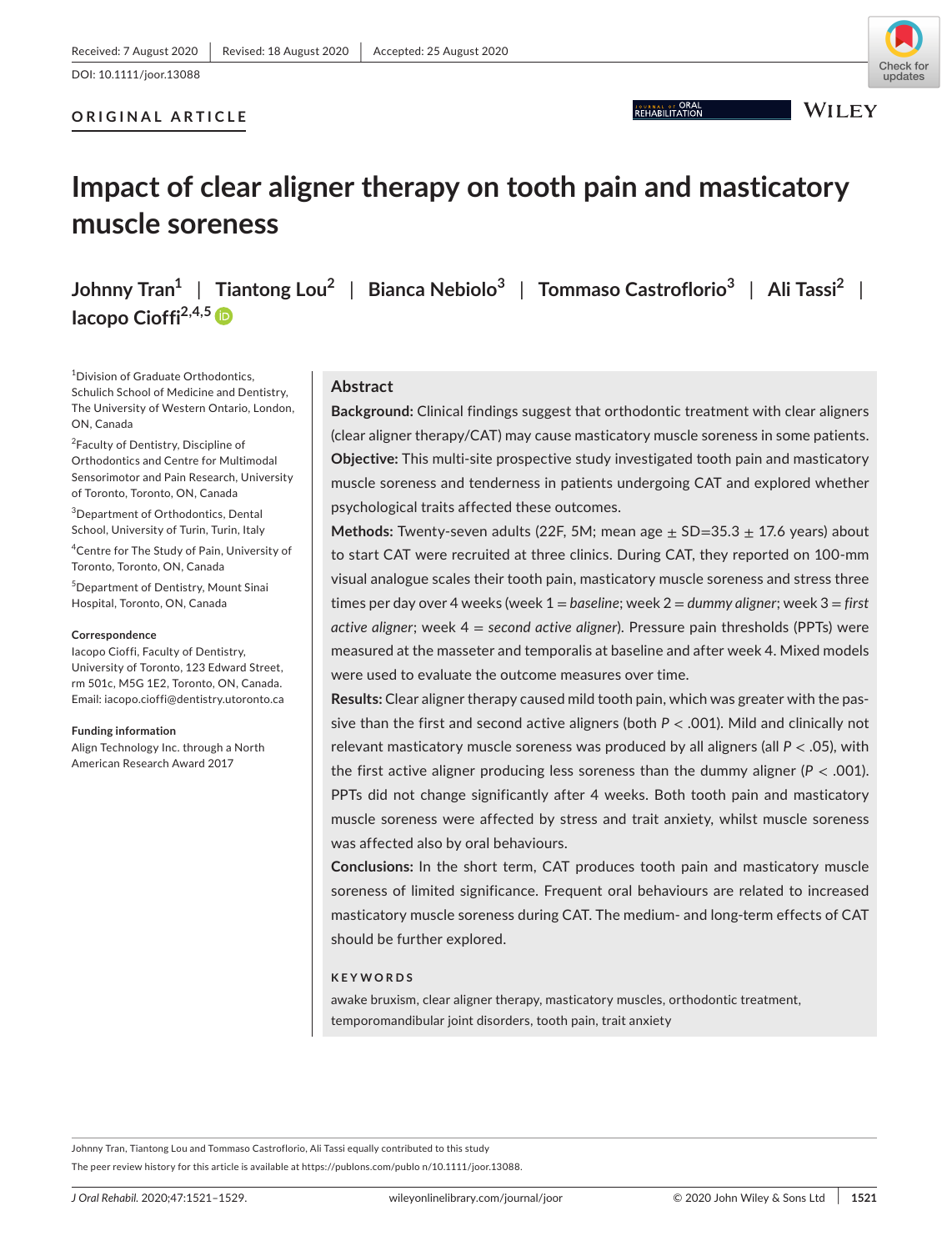# **1522 WILEY REHABILITATION**

# **1** | **INTRODUCTION**

Fear of pain is a significant reason why patients decline orthodontic treatment. $^1$  In one survey, patients rated pain as the greatest dislike in regard to their experience with orthodontic treatment and ranked fourth amongst major fears and apprehensions.<sup>2</sup> Orthodontic pain – nociceptive and inflammatory tooth pain associated with orthodontic tooth movement<sup>3</sup> - can negatively impact patients' compliance, $1,4,5$  lead to an increased frequency of missed appointments,  $6$ as well as compromise the overall treatment results and patient satisfaction.<sup>5</sup> In some cases, the impact of pain on patients' daily lives could be a significant factor for the termination of orthodontic treatment.<sup>6,7</sup> Therefore, practitioners should focus on improving the pain experience during treatment, to potentially improve patient compliance and treatment time and ensure an overall better orthodontic experience.<sup>1,8</sup>

Previous studies have demonstrated that patients' perception of pain varies between fixed and removable appliances. In general, fixed appliances produce higher levels of pressure and pain compared to functional appliances and removable appliances. $9-11$  Orthodontic pain associated with clear aligner therapy (CAT) has been investigated in several studies. CAT appears to follow an analogous pattern of pain progression compared to fixed orthodontic appliances in terms of peaking at 24 hours and trending towards baseline levels after 7 days.<sup>12-15</sup> Deformation of aligners has been reported as the primary cause of this pain and discomfort.<sup>13</sup> The results of the available studies are generally in agreement with each other, suggesting that CAT causes slightly less pain and discomfort than fixed appliances during the first few days of treatment, whilst differences seem to be negligible later in treatment.<sup>15</sup>

The response of masticatory muscle to orthodontic treatment has been investigated in several studies. Patients undergoing orthodontic treatment with fixed edgewise appliances may adapt by avoiding tooth contact to reduce tooth pain related to orthodontic treatment Also, occlusal interferences generated during treatment could trigger an avoidance behaviour.<sup>16</sup> In fact, the electromyographic activity of the masticatory muscles can decrease during fixed appliance treatment.<sup>17,18</sup> However, there is some clinical evidence for a different adaptation mechanism for the masticatory muscles of patients undergoing CAT. Indeed, they have been reported to increase the frequency of wake-time tooth clenching episodes,<sup>19</sup> and produce wear facets on their aligner trays.<sup>20,21</sup> It is possible that repetitive clenching on clear aligners would be an acquired behaviour to reduce the perception of the orthodontic nociceptive stimuli during orthodontic tooth movement. In fact, the amount of pain experienced by patients undergoing orthodontic treatment with fixed appliances could be reduced by having them clench on plastic wafers after appliance activation.<sup>22,23</sup> This repetitive behaviour could induce a temporary displacement of the teeth and promote blood flow through the compressed areas of the periodontal ligament, thus preventing accumulation of pro-algesic mediators in the periodontal ligament space and promoting pain relief.<sup>22-24</sup> One potential drawback is that wake-time tooth

clenching could lead to contribute to masticatory muscle pain and temporomandibular disorders (TMD). $25$  Therefore, it is possible that patients undergoing CAT may have transient masticatory muscle pain as a result of repetitive clenching on their trays. Yet, the effects of CAT on masticatory muscles have been minimally investigated, and whether CAT could contribute to the onset of TMD symptoms is not currently known.

The magnitude of orthodontic pain varies considerably across individuals. Pain perception is influenced by factors such as somatosensory amplification<sup>26,27</sup> – an estimate of an individuals' somatic awareness – stress, anxiety, depression and pain catastrophising.27-31 Patients with prolonged pain during orthodontic treatment exhibit higher levels of anxiety than do individuals with pain of short duration.<sup>32</sup> In addition, experimentally induced orthodontic pain is greater in individuals with higher levels of trait anxiety and somatosensory amplification. $^{27}$  Of note, anxiety and somatosensory amplification have also been associated with increased frequencies of oral waking-state parafunctional behaviours, including tooth clenching.<sup>33</sup>

In this study, we aimed to investigate the short-term effects of CAT on orthodontic tooth pain and masticatory muscle soreness and tenderness. Further, we explored whether levels of stress, trait anxiety, somatosensory amplification, depression and pain catastrophising influence perceived orthodontic pain and masticatory muscle soreness during CAT. We hypothesise that (a) CAT produces mild to moderate tooth pain and transient masticatory muscle soreness and tenderness and (b) the individual pain response to CAT correlates with indices of stress and anxiety, somatosensory amplification, depression and catastrophising.

# **2** | **MATERIALS AND METHODS**

#### **2.1** | **Participants**

Subjects, 17 years or older, treatment planned to undergo CAT, were recruited from the graduate orthodontic clinics at the University of Western Ontario (London, ON, Canada), University of Toronto (Toronto, ON, Canada) and University of Turin (Italy). Ethics approval was obtained from the corresponding Research Ethics Boards at each institution, and informed consent was acquired from each subject prior to entering the study. Each potential participant completed an initial screening questionnaire using the TMD-Pain screener.  $34,35$ Also, each participant underwent a TMD examination by a single examiner at each research unit according to the DC/TMD protocol.<sup>35</sup> The operators were extensively trained in the DC/TMD protocol by the senior investigator (IC). All operators attended clinical and laboratory sessions about the TMD clinical exam provided by the senior investigator (IC). During these sessions, the clinical TMD assessment was carefully reviewed, and disagreements were discussed and resolved. Exclusion criteria consisted of current symptoms of TMD<sup>35</sup> or orofacial pain, current use of muscle relaxants or other medications affecting masticatory muscle activity, presence of any systemic disorders affecting motor behaviours and pain perception, migraine,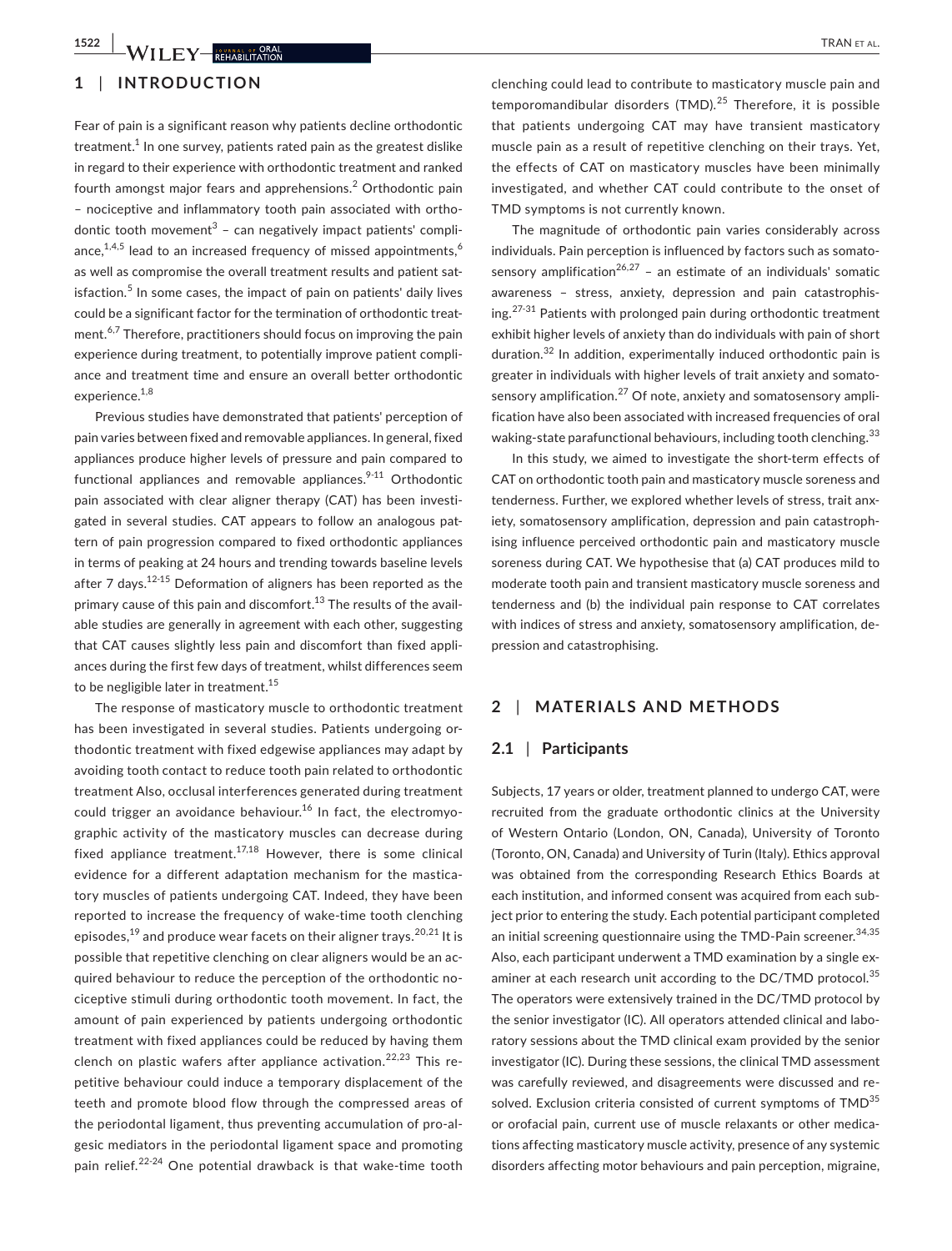daily use of any analgesics and orthodontic treatment requiring extractions.

From an initial sample of 34 eligible individuals, a total of 27 subjects (5M, 22 F; mean age  $+$  SD = 35.3  $+$  17.6 years) participated in the study (Figure 1). Seven individuals decided not to participate in the study because of the time commitment needed to fill in the diaries (see below). All patients were treated with Invisalign© clear aligners (Align Technology), made of the latest generation of multilayer thermoplastic polyurethane-based material, SmartTrack. Using the ClinCheck Pro software (Align Technology), the first stage of aligners for all patients consisted of upper and lower aligners programmed with no active tooth movements (passive aligners). Active tooth movements were programmed for the subsequent stages at the standard rate recommended by the ClinCheck Pro algorithms. All participants had class I or mild class II malocclusion with mild to moderate crowding or spacing in the upper and lower dental arches. Participants were asked not to use Chewies to improve aligner seating.

#### **2.2** | **Questionnaires**

At the beginning of the study, subjects were asked to complete sets of questionnaires including the State Trait Anxiety Inventory<sup>36</sup> (STAI, trait anxiety: score range 20-80), the Oral Behaviour Checklist<sup>37</sup> (OBC, score range: 0-84), the Somatosensory Amplification Scale<sup>26</sup> (SSAS, range:  $10-50$ ), the Pain Catastrophising Scale<sup>29</sup> (PCS, range 0-52) and the Beck Depression Inventory<sup>38</sup> (BDI, range: 0-63). The use of these questionnaires allowed for determining the effect of

these psychological traits, as well as pre-existing parafunctional oral behaviours, on differences in individual pain perception.

# **2.3** | **Study design**

The study design is depicted in Figure 2. All subjects commencing treatment with CAT were monitored over 4 weeks for tooth pain, masticatory muscle soreness and daily stress using custom-made diaries. Specifically, data were collected prior to the start of CAT for 1 week without aligners (week 1 = *baseline stage*), for 1 week wearing a passive aligner (week 2 = *dummy stage*), for 1 week wearing their first active aligner (week 3 = *active1 stage*) and finally for 1 week wearing their second active aligner (week 4 = *active2 stage*). A full TMD clinical assessment<sup>35</sup> was performed before the baseline stage and after the active2 stage.

#### **2.4** | **Pressure pain thresholds**

Pressure pain thresholds (PPTs) – the minimum pressure that is perceived as painful – were measured at baseline and at the end of week 4 with an electronic algometer (Wagner Inc.) equipped with a rubber tip of 1 cm<sup>2</sup> surface area. The PPT data served as an objective measurement of participants' masticatory muscle tenderness and to determine whether CAT resulted in trigeminal and extra-trigeminal sensory changes.

Pressure pain thresholds were taken at three locations on both right and left sides, the superficial masseter, anterior temporalis and



**FIGURE 1** Recruitment of participants from the three university-based clinics.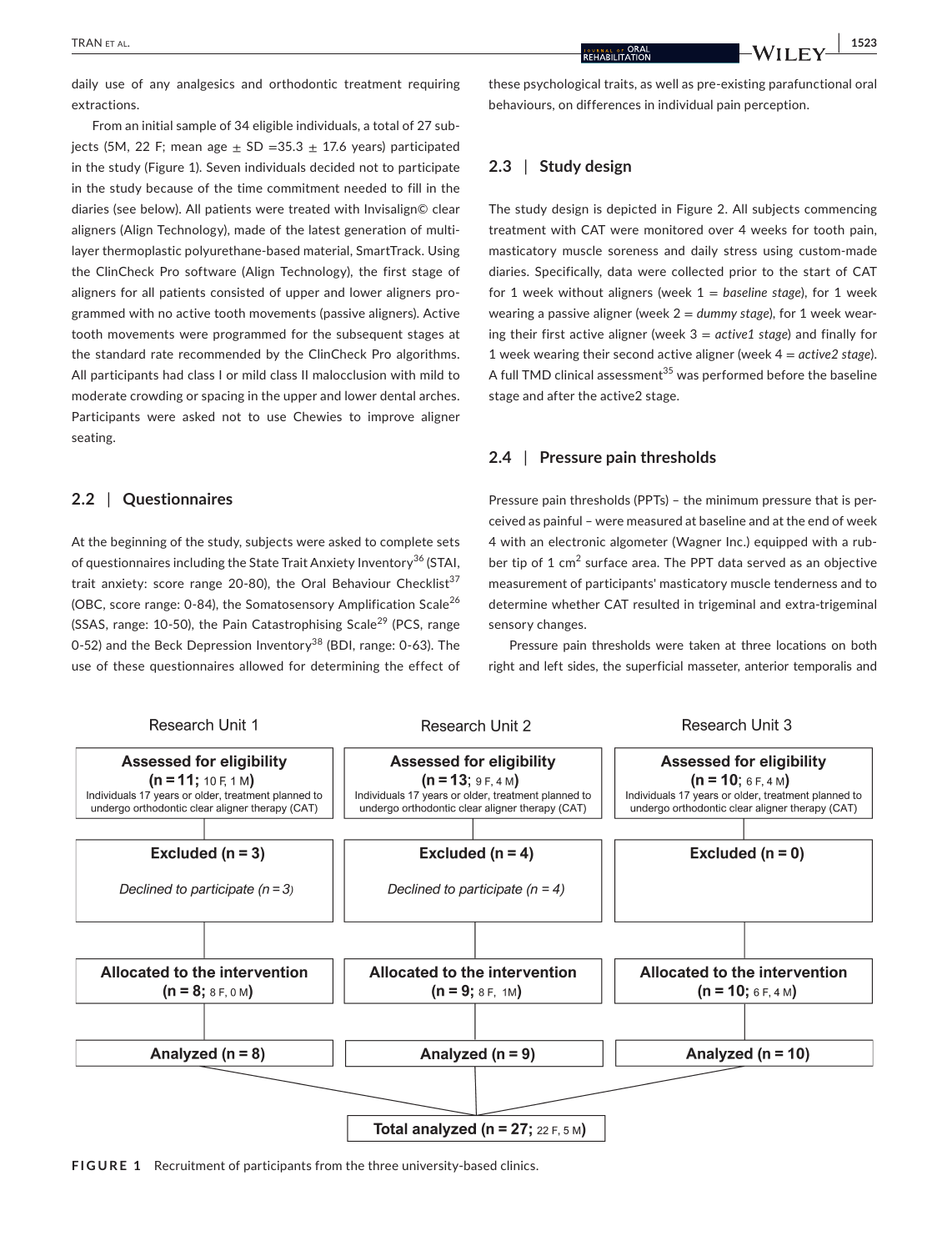VAS (0-100 mm): Tooth pain, masticatory muscle soreness, and daily stress



**FIGURE 2** Study design. [Colour figure can be viewed at [wileyonlinelibrary.com](www.wileyonlinelibrary.com)]

thenar eminence of the right hand. For the superficial masseter, the site was located midway between the origin and insertion, 1 cm posterior to its anterior boundary. For the anterior temporalis muscle, the site was located on the line from the top edge of the eyebrow to the highest point of the pinna of the ear, 2 cm posterior to the anterior margin of the muscle as determined by palpating the muscle during voluntary contraction. For the thenar muscle, measurements were taken on the skin of the palmar side of the hand, on the thenar prominence. PPTs at the thenar muscles were measured with hands supinated flat on a tabletop. The latter measurement was collected to assess whether participants had significant changes at extra-trigeminal locations, which could have been determined by other conditions, unrelated to CAT.

For all sites, the algometer was positioned perpendicular to the skin surface at the selected sites and pressure applied at a constant rate of 20 kPa/sec. The PPT was determined as the point at which the pressure stimulus changed from a sensation of pressure into a sensation of pain. The participant indicated this by raising one hand to signal the examiner to release the pressure, which froze the current pressure value on the digital display, and this peak pressure value was subsequently recorded. Measurements were repeated for a total of 4 trials at each muscle, with 1-minute intervals between trials. The order of muscle site measurements was randomised across patients.

The operators were trained in pressure algometry by an expert researcher (IC) with more than 15 years of experience in PPTs. Using a visual feedback (Medoc), they were trained to apply pressure at a constant rate of 20 KPa/sec. The operators repeated the training for a few days. The intra-operator reliability in applying pressure at the specified rate of 20 KPa/sec with the algometer was measured during a session prior to the start of data collection. During this session, the operators were asked to use their algometers (the ones assigned by each research unit, and previously calibrated by the vendor) and apply pressure at 20 KPa/sec against a vertical flat surface without using the visual feedback, and to stop after pre-determined time intervals. Inter-rater reliability was computed thereafter (see statistical analysis paragraph).

#### **2.5** | **Longitudinal behavioural assessment**

A diary was provided to each participant to evaluate and record their tooth pain and masticatory muscle soreness at four time points (8:00, 12:00, 16:00 and 20:00) during each day of the four conditions (baseline, dummy stage, active1 and active2). The diary

included the following questions, with corresponding 100 mm visual analogue scales (VAS) and anchors:

- Tooth Pain (VAS = 0-100 mm). '*How severe is your tooth pain?*' Anchors: 'no pain', 'pain as bad as could be';
- Masticatory Muscle Soreness (VAS = 0-100 mm). '*Are your jaw muscles sore?'*

Anchors: 'no soreness', 'sore as bad as could be'.

Participants' stress was rated at the end of each day using a separate single VAS:

• Perceived Stress (VAS = 0-100 mm). '*How bad is your stress today?'*

Anchors: 'no stress', 'stress as bad as could be'.

In specific, participants were asked to report their daily stress unrelated to the use of clear aligners. All participants were instructed to take note of any intake of analgesics and to return their diary after the end of the fourth experimental week.

#### **2.6** | **Statistical analysis**

Normality of data was tested using the Kolmogorov-Smirnov test. Correlations between tooth pain, masticatory muscle soreness and stress, STAI, SSAS, PCS and BDI scores were tested using the Spearman's test. Because daily stress was correlated with both tooth pain and masticatory muscle soreness and included data from all days of the experiment (state measure), it was incorporated in the mixed models (see below) as a covariate. Missing data from the diaries were included as missing value in the statistical dataset.

The effect of the conditions (baseline, dummy, active1 and active2) on tooth pain and muscle soreness was assessed over time using generalised linear mixed-effect models. Data from the four timepoints (8:00, 12:00, 16:00 and 20:00) were aggregated for each day. Two models were used, one for tooth pain and one for masticatory muscle soreness. In each model, day, sex and condition (baseline, dummy, active1 and active2) were used as fixed factors and daily stress as covariate. Interactions between the model's variables were tested and retained in the model when statistically significant.

Pressure pain thresholds data were aggregated by computing the mean of the trials obtained at each location, after having discarded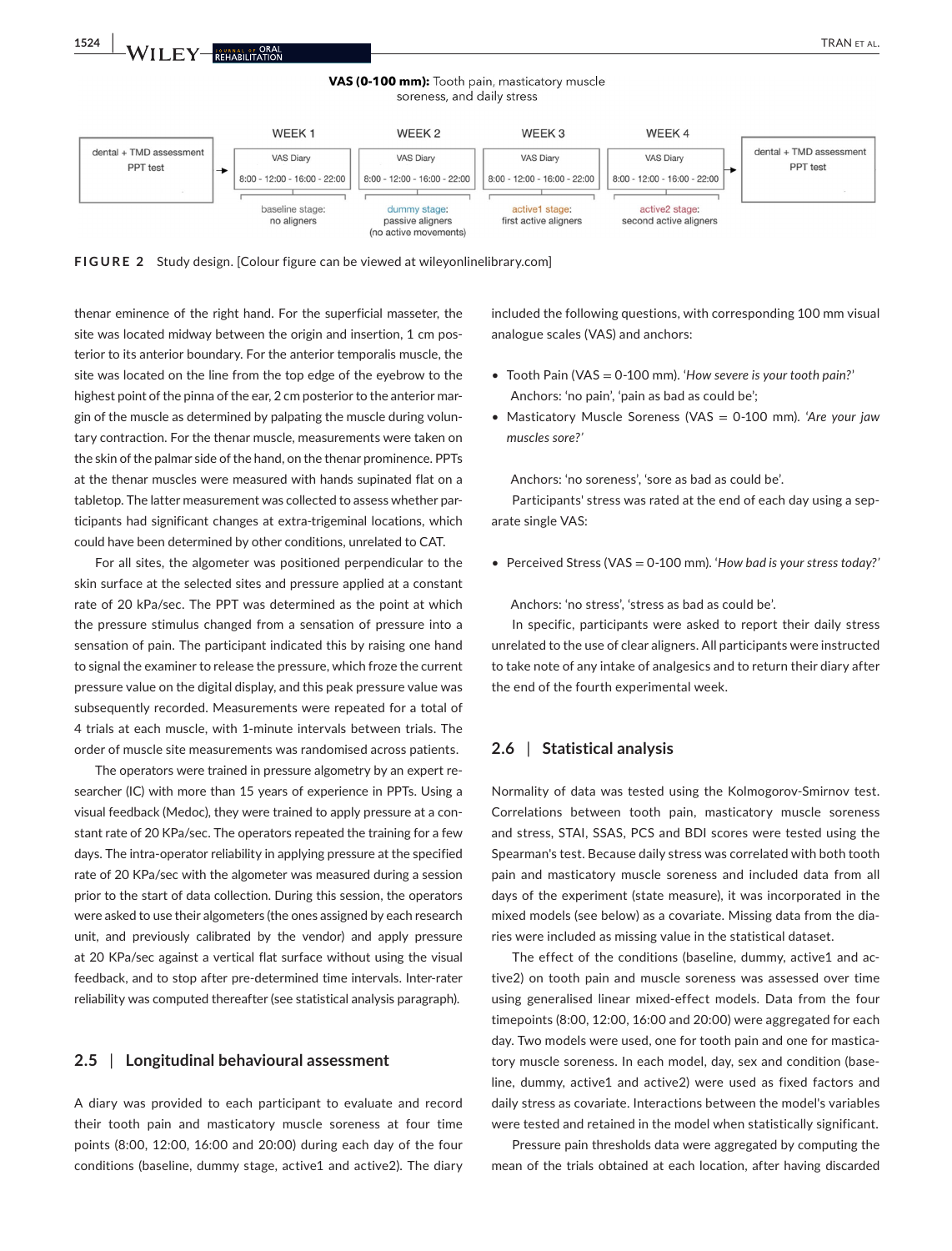the first trial, as performed previously.<sup>39</sup> Differences between right and left sides of PPTs at the masseter, temporalis and thenar eminence were tested using *T*-test. Because there were no differences between sides (all *P* > .05), the data were pooled for each location. Inter-rater reliability in PPT assessments was measured by computing intra-class correlation to estimate the inter-rater reliability between the researches using the data collected during the calibration sessions. ANOVA was used to test whether PPTs at different muscle locations changed after 4 weeks. Sex was included in the model as a fixed factor.

A power analysis was conducted using G\*Power (Heinrich-Heine-Universität Düsseldorf).40 The analysis showed that a total sample of 27 participants would have been sufficient to achieve a power of 0.80 with a moderate effect size ( $d = 0.5$ ) and an alpha of .05. Statistical significance was set at *P* < .05. SPSS software ver. 24.0 (IBM, Armonk, NY, USA) was used for statistical analysis. The analysis was performed by a single operator (IC) who was blinded to the CAT stage.

# **3** | **RESULTS**

There were no dropouts during the 4-week period. None of the patients at each research unit developed TMD<sup>35</sup> after 4 weeks.

#### **3.1** | **Tooth pain**

The average tooth pain (VAS data) experienced by participants during the 4 weeks and tooth pain trajectories during each day are reported in Figure 3. Overall, CAT determined mild tooth pain. Results from the mixed-effect model are reported in Table 1A. Tooth pain was significantly affected by sex and by the interactions day by stress (*P* < .001) and day by condition (*P* < .001). During the dummy condition, participants had greater tooth pain compared to the baseline (*P* < .001). Overall, the dummy aligner produced significantly more tooth pain than the active aligners (active1 and active2, all *P* < .001). There was also a significant decrease in tooth pain transitioning from the dummy aligner to active1 (*P* < .001) and from active1 to active2 (*P* < .001). Significant difference in mean tooth pain was detected between males (mean  $\pm$  SEM = 3.2  $\pm$  0.8 mm) and females (11.2  $\pm$  1.6 mm;  $P <$  .001). For the majority of days (days 1 to 4), the dummy and active aligners produced more tooth pain than at baseline (all  $P < .05$ ), and during the first four days, the dummy aligner produced more pain than the active aligners (all *P* < .05). The highest tooth pain (VAS = 16 mm) occurred on day 2 of the dummy aligner stage and decreased significantly from day 2 to day 7 (all *P* < .05). No significant differences were evident across days within the active1 condition (all *P* > .05). Tooth pain was significantly less at day 7 than at day 1 during active  $2 (P < .05)$ .

#### **3.2** | **Masticatory muscle soreness**

The average masticatory muscle soreness (VAS data) experienced by the participants during the 4 weeks and muscle soreness trajectories during each day are reported in Figure 4. Results from the mixedeffect model are reported in Table 1B. Overall participants had mild masticatory muscle soreness, which was significantly affected by the interactions day by stress (*P* < .001) and day by condition (*P* < .001). Sex did not affect masticatory muscle soreness (*P* = .361). Compared to baseline, both the dummy aligner (*P* < .001) and active2 (P < .001) caused an increase in muscle soreness. Active1 resulted in significantly less muscle soreness than the dummy aligner (*P* < .001). Active2 resulted in a significant increase in muscle soreness compared to active1 (*P* < .001). At baseline and during active1 and active2, there were no significant differences across the days (*P* > .05). During the dummy condition, masticatory muscle soreness decreased significantly from day 1 to day 6 (all *P* < .05).

#### **3.3** | **Pressure pain thresholds**

The inter-rater reliability for PPT measurements between the operators was high (ICC 0.966 [95%CI: 0.938-0.981]; *P* < .001). PPTs at all muscle locations did not change significantly from baseline to week 4 (*P* = .639) after having corrected for sex (data not shown). Females had lower PPTs at all locations than males (all *P* < .001).

# **3.4** | **Correlations between tooth pain, masticatory muscle soreness, and psychological data and selfreported oral behaviours**

Masticatory muscle soreness was moderately correlated with selfreported wake-time oral parafunctions (OBC; *r* = .409; *P* = .042;

**FIGURE 3** Visual analogue scales (VAS) scores for tooth pain. A, Mean estimated marginal means of tooth pain (±SEM) for each condition. All pairwise comparisons were statistically significant at *P* < .001. B, Mean estimated marginal means of tooth pain trajectories  $(\pm$ SEM) over 7 d for each condition. [Colour figure can be viewed at [wileyonlinelibrary.com\]](www.wileyonlinelibrary.com)

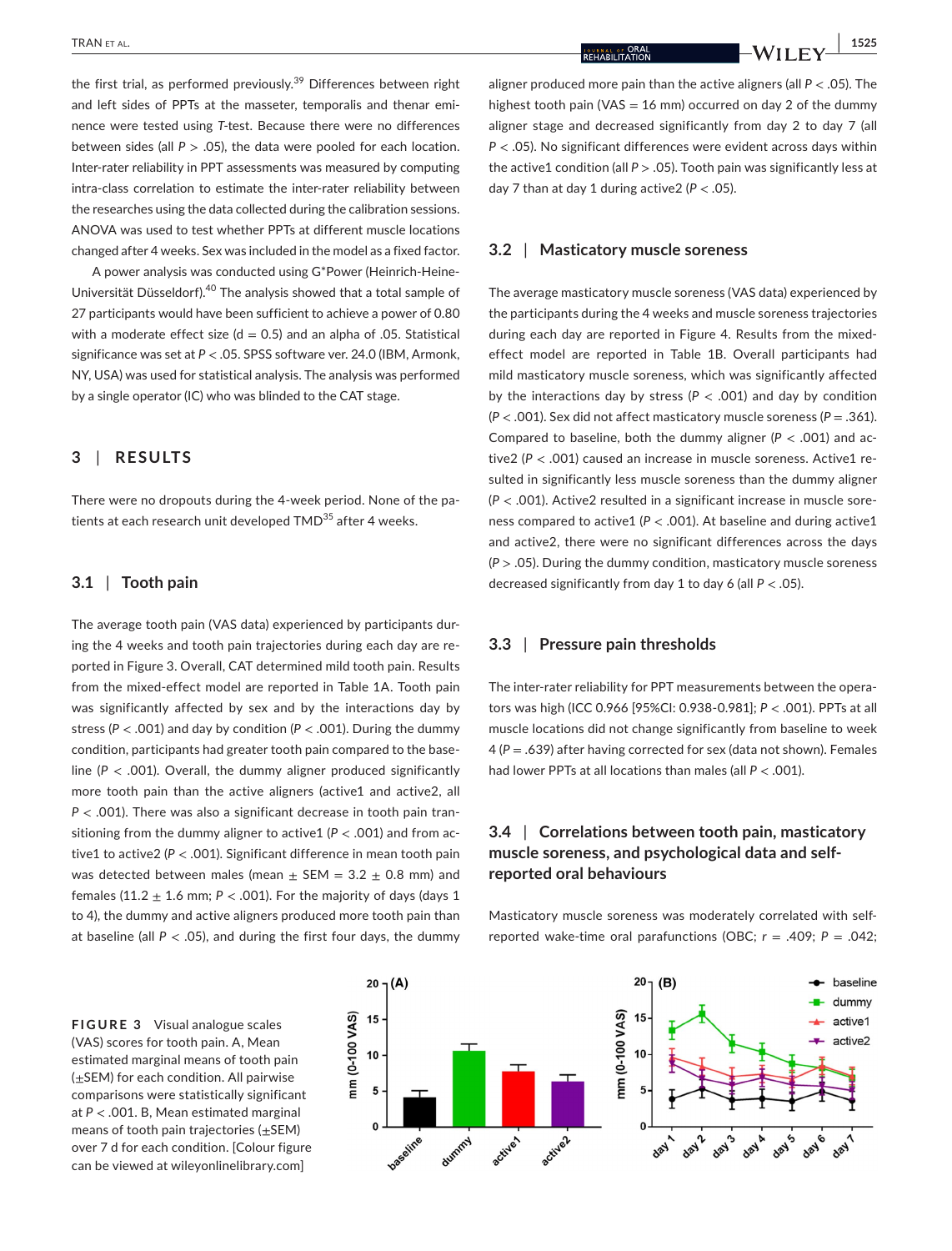**1526 |**  TRAN et al.

**TABLE 1** Results from the mixed-effect models for (A) orthodontic pain and (B) masticatory muscle soreness. **Bold type:** statistically significant at *P* <.05

| Independent variable   | F       | P-value |
|------------------------|---------|---------|
| A                      |         |         |
| Sex                    | 19.176  | $-.001$ |
| Day                    | 4.872   | $-.001$ |
| Condition              | 68.293  | $-.001$ |
| <b>Stress</b>          | 210.945 | $-.001$ |
| $Day \times stress$    | 10.576  | $-.001$ |
| $Day \times$ condition | 2.982   | $-.001$ |
| B                      |         |         |
| Sex                    | 0.833   | .361    |
| Day                    | 2.403   | .026    |
| Condition              | 16.772  | $-.001$ |
| <b>Stress</b>          | 380.471 | $-.001$ |
| $Day \times stress$    | 23.877  | $-.001$ |
| $Day \times$ condition | 2.914   | $-.001$ |

*Note:* Bold type: statistically significant at *P* < .05.

Table 2). A significant correlation was found between trait anxiety and tooth pain (*r* = .473; *P* = .008) and muscle soreness (*r* = .343; *P* = .047). Tooth pain and masticatory muscle soreness did not correlate with PCS, BDI and SSAS (all *P* > .05; Table 2).

## **4** | **DISCUSSION**

This study sought to determine the short-term effects of CAT on tooth pain and masticatory muscle soreness. Furthermore, we explored whether levels of daily stress, trait anxiety, somatosensory amplification, depression and pain catastrophising influence perceived pain and masticatory muscle soreness during CAT. It was found that CAT is associated with mild tooth pain and muscle soreness of limited clinical significance over 4 weeks. A mild increase in tooth pain was evident from baseline to the dummy (i.e., passive

|               |                 | <b>Correlation coefficients</b> |                                                |
|---------------|-----------------|---------------------------------|------------------------------------------------|
|               | Median<br>[IQR] | Tooth pain (VAS)                | <b>Masticatory muscle</b><br>soreness<br>(VAS) |
| <b>BDI</b>    | 2               | $-0.370$                        | $-0.305$                                       |
|               | [7]             | $(P=.075)$                      | $(P=.148)$                                     |
| <b>PCS</b>    | $\overline{7}$  | $-0.042$                        | $-0.237$                                       |
|               | [16]            | $(P=.840)$                      | $(P=.254)$                                     |
| OBC.          | 25              | 0.150                           | 0.409                                          |
|               | [16]            | $(P = .476)$                    | $(P=.042)^{r}$                                 |
| SSAS          | 1.5             | $-0.367$                        | $-0.155$                                       |
|               | [9]             | $(P=.071)$                      | $(P = .460)$                                   |
| Trait anxiety | 37              | 0.473                           | 0.343                                          |
|               | [22]            | $(P=.008)^T$                    | $(P=.047)^{^*}$                                |

\*Statistically significant at *P* < .05.

aligner) condition. The passive aligner stage produced the greatest tooth pain. Thereafter, when active tooth movements were programmed into the aligners (active1 and active2 stages), tooth pain decreased, being lower in the second than the first active aligner. Therefore, it was likely that the fitting of the aligner rather than the active tooth movement was perceived painful by the subjects. Subjects also reported mild masticatory muscle soreness during the first few weeks of treatment, which was greater with the passive aligner and the second active aligner.

The temporal profile of tooth pain measured in this study follows the same pattern of conventional fixed appliances, being the greatest during the first 24-48 hours and the lowest after 5 days. However, in contrast to fixed buccal and lingual appliances, which have been found to produce up to 50 mm<sup>13,14</sup> and 60 mm of tooth pain on VAS,<sup>12</sup> the peaks of pain in the current study were around 20 mm. This maximum reported tooth pain is similar to that reported by White et al in 2017,<sup>14</sup> who utilised the newest generation multilayer thermoplastic material SmartTrack, as performed in the present



**FIGURE 4** Visual analogue scales (VAS) scores for masticatory muscle soreness. A, Mean estimated marginal means of masticatory muscle soreness (±SEM) for each condition. \*\*\*Pairwise comparisons statistically significant at *P* < .001. B, Mean estimated marginal means of masticatory muscle soreness trajectories (±SEM) over 7 d. All pairwise (between conditions) comparisons within each day were not statistically significant (all *P* > .05) [Colour figure can be viewed at [wileyonlinelibrary.com\]](www.wileyonlinelibrary.com)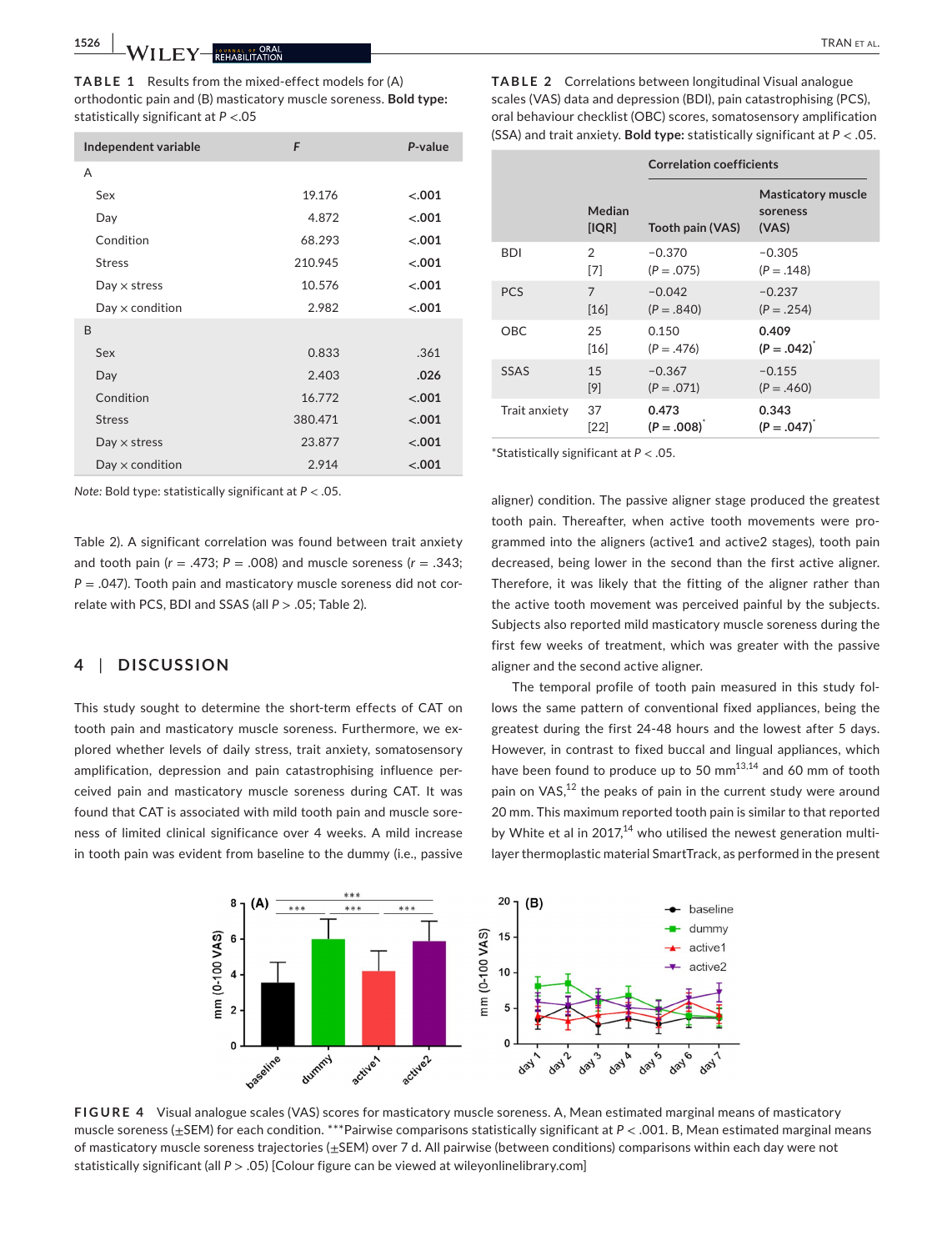study. In an earlier study, using the Exceed-30 material, tooth pain was reported to be greater with aligners than fixed appliances.<sup>12</sup> Therefore, it seems that the change of the aligner material could have contributed to improve patient pain experience with Invisalign.

Masticatory muscle soreness resulting from CAT has been minimally investigated. Brien<sup>19</sup> demonstrated that CAT with Invisalign produces transient symptoms of TMD in the form of muscle soreness within the first 2 weeks of treatment and subsides to baseline levels over time. This finding was not consistent with the current results. Indeed, in the present study, masticatory muscle soreness did not subside to baseline levels after 4 weeks. However, it was mild and likely of limited clinical significance as no patients developed TMD. Of importance, pressure pain thresholds did not significantly change after 4 weeks. Yet, it might be questioned what the effects of CAT in patients with TMD, or a previous history of, could be different. Indeed, as CAT results in a mild increase in masticatory muscle soreness, it may exacerbate TMD symptoms, although further studies are needed to address this hypothesis. Similar to conventional orthodontic treatment, it is advisable to stop active treatment in patients reporting TMD symptoms during CAT and manage symptoms prior to continue treatment.<sup>41</sup>

It has been reported that orthodontic pain reduces the electromyographic activity of the masseter.<sup>17,18,42</sup> Also, masticatory muscle soreness is infrequently reported by patients commencing orthodontic treatment with edgewise fixed appliances. Conversely, CAT determined mild muscle soreness in the current sample. Hence, patients' masticatory muscle adaptation to CAT may differ from that to fixed orthodontic appliances. It is possible that patients with CAT may engage in tooth clenching to alleviate the perception of tooth pain. This repetitive behaviour could induce a temporary displacement of the teeth and promote blood flow through the compressed areas of the periodontal ligament, thus preventing accumulation of pro-algesic mediators in the periodontal ligament space and promoting pain relief.<sup>23</sup> Of interest, masticatory muscle soreness had a moderate correlation with OBC scores (waking-state oral behaviours), supporting the hypothesis that masticatory muscle soreness is related to increased oral behaviours.<sup>43</sup> However, further investigations which could monitor the activity of the masticatory muscles during CAT are needed to address this hypothesis. Similarly, it is also possible that the increase in muscle soreness is the result of masticatory muscle hyperactivity related to the introduction of occlusal interferences,<sup>45</sup> rather than to tooth pain. However, experimental studies have demonstrated that the application of occlusal interferences leads to an avoidance behaviour and reduction of masseter muscle activity in the short term.<sup>16</sup> Also, occlusal interferences produced by 2-week treatment with aligners are clinically negligible. Therefore, the latter proposed mechanism is not supported by the available evidence and the current research method.

Clear aligner therapy did not affect PPTs of the superficial masseter and anterior temporalis. This is contrary to what was found in previous studies<sup>46</sup> where orthodontic interventions resulted in significant sensory changes in trigeminal locations. These PPT findings confirm that masticatory muscle tenderness produced by CAT may

be of limited clinical significance. A significant effect of sex on PPTs was found, with females having lower mean PPTs than males. Sex differences in clinical and experimental pain conditions have been previously described with females generally having higher pain sensitivity than males.<sup>47</sup>

It is well known that orthodontic pain can be affected by multiple factors including psychological traits such as somatosensory amplification, trait anxiety and stress.<sup>27,31</sup> Because in this study stress and anxiety were correlated with tooth pain and masticatory muscle soreness, it is possible to assume that they contributed to the pain experience during CAT. Yet, we did not find correlations between other psychological variables and tooth pain and masticatory muscle soreness. Of interest, increased somatosensory amplification has been reported to contribute to increased orthodontic pain in a previous study. $27$  Therefore, it is possible that somatosensory amplification may have less impact on orthodontic pain and masticatory muscle soreness when the latter are of very limited magnitude.

This study has some limitations. First, it included adults of different ages. Although the effect of age on orthodontic pain is controversial, the biologic response to orthodontic forces is age dependent.48 Therefore, for this study, we preliminarily tested whether age was correlated with tooth pain and masticatory muscle soreness. Because age was not significantly correlated with these variables in the current sample, we did not include it as a potential confounder in our analysis. Second, occlusal characteristics, such as crowding, were not considered in the models as potential confounders. A previous study showed no relationship between crowding and orthodontic pain.<sup>49</sup> Also, differences in crowding across participants likely did not affect the results, because the Invisalign technique produces controlled and very limited tooth movements in 2 weeks. Third, in this study we used paper-based diaries, which could have increased the chances of recall bias. The use of mobile apps for collecting data in real time could have minimised recall bias and, in turn, maximised the ecological validity of our data. Also, randomisation in sequence of dummy and active aligners was not performed, as it could have prolonged treatment duration and raised ethical concerns. Yet, this allowed us to determine that tooth pain was mostly determined by the fitting of the aligner rather than the active tooth movement. Finally, we evaluated the effects of CAT on masticatory muscle soreness only in the short term (ie, 4 weeks) in healthy individuals and we cannot draw conclusions on its long-term effects, and its potential effect on individuals with a former history of TMD, which limits the external validity of our study.

# **5** | **CONCLUSIONS**

In the short term, clear aligner therapy produces mild tooth pain and masticatory muscle soreness of limited clinical significance, which are related to the fitting of the aligners rather than orthodontic tooth movement. Daily stress contributes to tooth pain perception and masticatory muscle soreness during clear aligner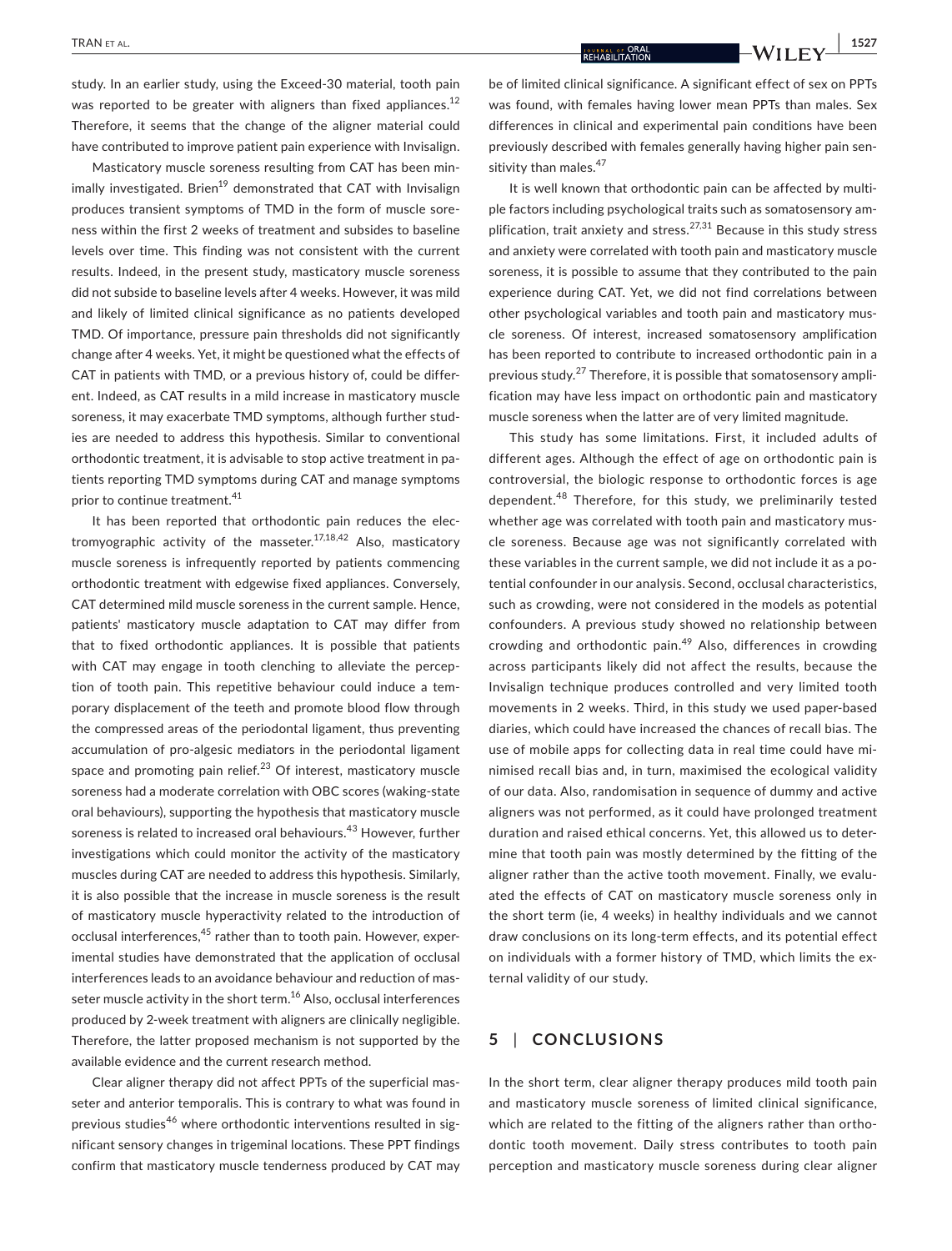**1528 |**  TRAN et al.

therapy. Finally, trait anxiety and frequent oral behaviours may contribute to increasing experience masticatory muscle soreness during treatment with clear aligners. The medium- and long-term effects of CAT on the masticatory muscles should be further explored.

#### **ACKNOWLEDGMENTS**

This study was supported by Align Technology Inc. through a North American Research Award 2017 awarded to Iacopo Cioffi.

#### **CONFLICT OF INTEREST**

Iacopo Cioffi received funding to conduct this research study from Align technology. Align technology produces Invisalign aligners. Tommaso Castroflorio received funding from Align Technology for previous research studies. Johnny Tran, Ali Tassi, and Bianca Nebiolo declare no conflict of interest.

#### **AUTHOR CONTRIBUTIONS**

Johnny Tran and Tiantong Lou contributed to the study design, recruitment of participants, data collection, analysis and interpretation and drafting of the manuscript. Bianca Nebiolo contributed to the recruitment of participants and data collection. Tommaso Castroflorio and Ali Tassi contributed to the conceptualisation of the research study and study design, data interpretation and writing. Iacopo Cioffi contributed to the conceptualisation of the study and study design, data analysis and interpretation, and writing. He was the coordinator of the multi-site research.

#### **ORCID**

*Iacopo Cioffi* <https://orcid.org/0000-0002-9708-6765>

#### **REFERENCES**

- 1. Chow J, Cioffi I. Pain and orthodontic patient compliance: a clinical perspective. *Seminars in Orthod*. 2018;24(2):242-247.
- 2. O'Connor PJ. Patients' perceptions before, during, and after orthodontic treatment. *J Clin Orthod*. 2000;34(10):591-592.
- 3. Krishnan V. Orthodontic pain: from causes to management a review. *Eur J Orthod*. 2007;29(2):170-179.
- 4. Sergl HG, Klages U, Zentner A. Pain and discomfort during orthodontic treatment: causative factors and effects on compliance. *Am J Orthod Dentofacial Orthop*. 1998;114(6):684-691.
- 5. Ukra A, Bennani F, Farella M. Psychological aspects of orthodontics in clinical practice. Part one: treatment-specific variables. *Prog Orthod*. 2011;12(2):143-148.
- 6. Krukemeyer AM, Arruda AO, Inglehart MR. Pain and orthodontic treatment. *Angle Orthod*. 2009;79(6):1175-1181.
- 7. Haynes S. Discontinuation of orthodontic treatment relative to patient age. *J Dent*. 1974;2(4):138-142.
- 8. Albino JE, Lawrence SD, Lopes CE, Nash LB, Tedesco LA. Cooperation of adolescents in orthodontic treatment. *J Behav Med*. 1991;14(1):53-70.
- 9. Stewart FN, Kerr WJS, Taylor PJS. Appliance wear: the patient's point of view. *Eur J Orthod*. 1997;19(4):377-382.
- 10. Sergl HG, Klages U, Zentner A. Functional and social discomfort during orthodontic treatment–effects on compliance and prediction of patients' adaptation by personality variables. *Eur J Orthod*. 2000;22(3):307-315.
- 11. Sergl HG, Zentner A. A comparative assessment of acceptance of different types of functional appliances. *Eur J Orthod*. 1998;20(5):517-524.
- 12. Shalish M, Cooper-Kazaz R, Ivgi I, Canetti L, Tsur B, Bachar CS. Adult patients' adjustability to orthodontic appliances. Part I: a comparison between Labial, Lingual, and Invisalign. *Eur J Orthod*. 2012;34(6):724-730.
- 13. Fujiyama K, Honjo T, Suzuki M, Matsuoka S, Deguchi T. Analysis of pain level in cases treated with Invisalign aligner: comparison with fixed edgewise appliance therapy. *Prog Orthod*. 2014;15(1):64.
- 14. White DW, Julien KC, Jacob H, Campbell PM, Buschang PH. Discomfort associated with Invisalign and traditional brackets: A randomized, prospective trial. *Angle Orthod*. 2017;87(6):801-808.
- 15. Cardoso PC, Espinosa DG, Mecenas P, Flores-Mir C, Normando D. Pain level between clear aligners and fixed appliances: a systematic review. *Prog Orthod*. 2020;21(1):3.
- 16. Michelotti A, Farella M, Gallo LM, Veltri A, Palla S, Martina R. Effect of occlusal interference on habitual activity of human masseter. *J Dent Res*. 2005;84(7):644-648.
- 17. Goldreich H, Gazit E, Lieberman MA, Rugh JD. The effect of pain from orthodontic arch wire adjustment on masseter muscle electromyographic activity. *Am J Orthod Dentofacial Orthop*. 1994;106(4):365-370.
- 18. Miyamoto K, Ishizuka Y, Tanne K. Changes in masseter muscle activity during orthodontic treatment evaluated by a 24-hour EMG system. *Angle Orthod*. 1996;66(3):223-228.
- 19. Brien J. *Effets du port continu de coquilles correctrices Invisalign® sur l'articulation temporo-mandibulaire et les muscles du complexe facial Médecine dentaire*. Montreal, Canada: Université de Montréal; 2015:142.
- 20. Boyd RL. Esthetic orthodontic treatment using the invisalign appliance for moderate to complex malocclusions. *J Dent Educ*. 2008;72(8):948-967.
- 21. Schupp W, Haubrich J, Neumann I. Invisalign(®) treatment of patients with craniomandibular disorders. *Int Orthod*. 2010;8(3):253-267.
- 22. Farzanegan F, Zebarjad SM, Alizadeh S, Ahrari F. Pain reduction after initial archwire placement in orthodontic patients: a randomized clinical trial. *Am J Orthod Dentofacial Orthop*. 2012;141(2):169-173.
- 23. Proffit WR, Fields HW, Sarver DM. *Contemporary orthodontics*. St. Louis, MO: Elsevier/Mosby. 2013.
- 24. Otasevic M, Naini FB, Gill DS, Lee RT. Prospective randomized clinical trial comparing the effects of a masticatory bite wafer and avoidance of hard food on pain associated with initial orthodontic tooth movement. *Am J Orthod Dentofacial Orthop*. 2006;130(1):6.e9-6.e15.
- 25. Michelotti A, Cioffi I, Festa P, Scala G, Farella M. Oral parafunctions as risk factors for diagnostic TMD subgroups. *J Oral Rehabil*. 2010;37(3):157-162.
- 26. Barsky AJ, Wyshak G, Klerman GL. The somatosensory amplification scale and its relationship to hypochondriasis. *J Psychiatr Res*. 1990;24(4):323-334.
- 27. Cioffi I, Michelotti A, Perrotta S, Chiodini P, Ohrbach R. Effect of somatosensory amplification and trait anxiety on experimentally induced orthodontic pain. *Eur J Oral Sci*. 2016;124(2):127-134.
- 28. Reiter S, Eli I, Mahameed M, et al. Pain catastrophizing and pain persistence in Temporomandibular disorder patients. *J Oral Facial Pain Headache*. 2018;32(3):309-320.
- 29. Sullivan M, Bishop S, Pivik J. The Pain Catastrophizing Scale: development and validation. *Psychol Assess*. 1995;7(4):524-532.
- 30. Velly AM, Look JO, Carlson C, et al. The effect of catastrophizing and depression on chronic pain–a prospective cohort study of temporomandibular muscle and joint pain disorders. *Pain*. 2011;152(10):2377-2383.
- 31. Beck VJ, Farella M, Chandler NP, Kieser JA, Thomson WM. Factors associated with pain induced by orthodontic separators. *J Oral Rehabil*. 2014;41(4):282-288.